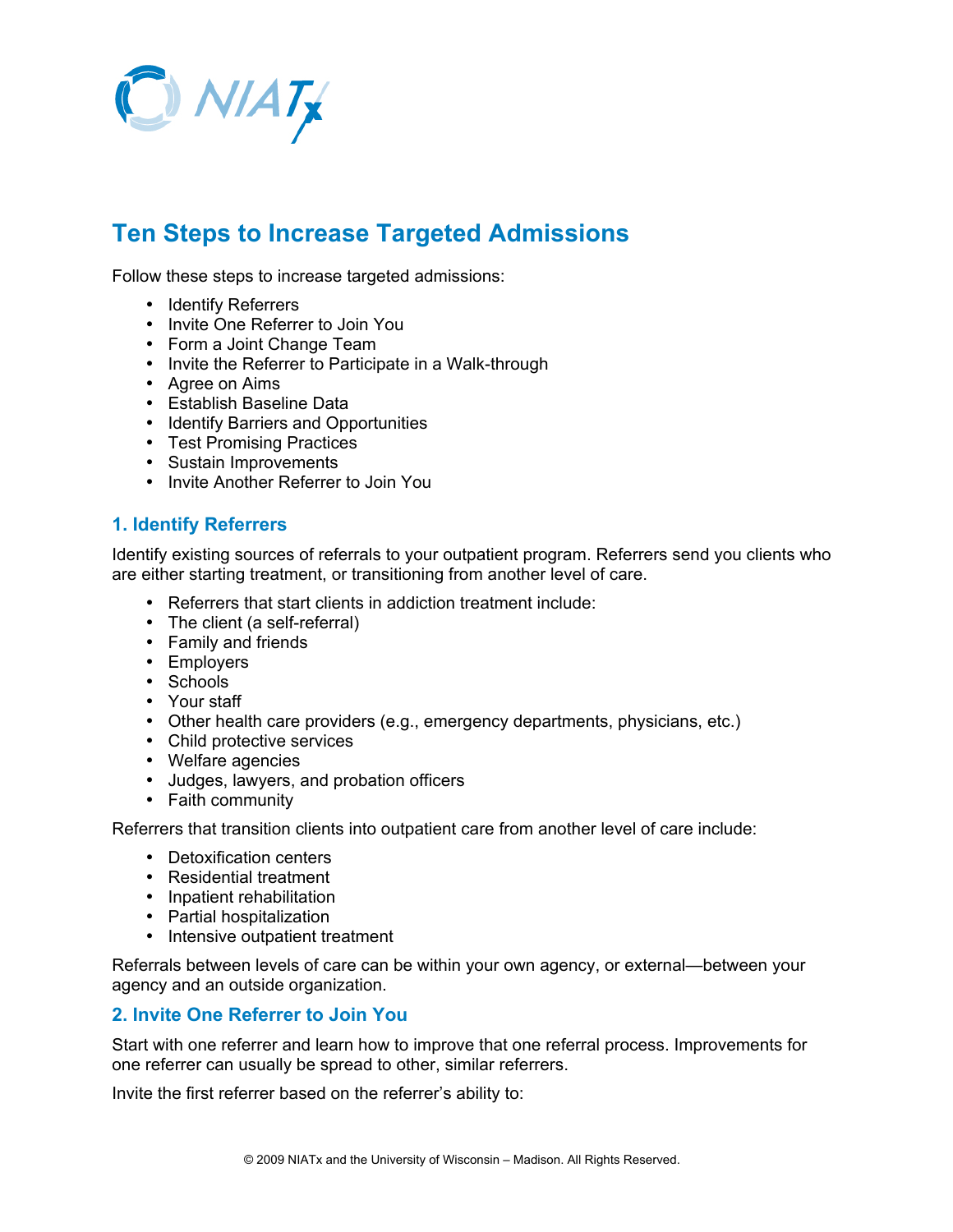

- Lead you to payers who pay more for more outpatient admissions. Not all payers will pay more. Some place annual caps on the amount they will pay you. Use the entire amount—or risk having it reduced even further. Then, either renegotiate a higher cap, or select payers who will pay more for more outpatient admissions.
- Offer a large number of admissions. Working jointly with a referrer, especially if it is another organization, is time consuming no matter how well it is done. Make it worthwhile. A detox program, probation office, or residential program may actually be referring more clients than you know. The clients may be referred but never make it to admission.
- Make appropriate referrals. Ensure that the referrer is in a position to refer clients who will be physically located in your geographic area when discharged from another level of care and ready to begin outpatient treatment.
- Easily work together. Increasing internal transitions within the same organization is usually easier than working with two different organizations.
- Work with you in the past. It is easier to work together if you already share a history of joint problem solving.
- Participate in making improvements. Payers (both private and public) have an interest in making sure their payment for one level of care is not lost or repeated because of a failed transition to another level of care. They will often join you and participate on a Change Team devoted to increasing the number of admitted referrals to demonstrate successful outcomes.
- Others—there are always other good reasons.

Referrers will have their own reasons for joining the Change Team. Increasing your admissions is not their problem. However, they have problems that this joint effort may solve. Consider using Motivational Interviewing when you approach the referrer.

If it is a starting referral, the referrer may want outpatient care (for themselves, for a loved one, for an employee, etc.) to meet conditions for:

- Reduced jail time
- Probation
- Keeping a driver's license
- Readmission to school
- Continued employment
- Access to children
- A continued relationship
- Treatment for a co-occurring mental health disorder
- Others—use whatever reasons work to get addiction treatment started

If it is a transition referral, the referrer may want to:

- Improve their outcomes (they know that without transitioning clients to outpatient care, the clients are more likely to relapse)
- Transition clients to a lower, more appropriate level of care (especially if the payer denies payment for inappropriate placement of clients)
- Free up space for the waiting list by transitioning appropriate clients to outpatient treatment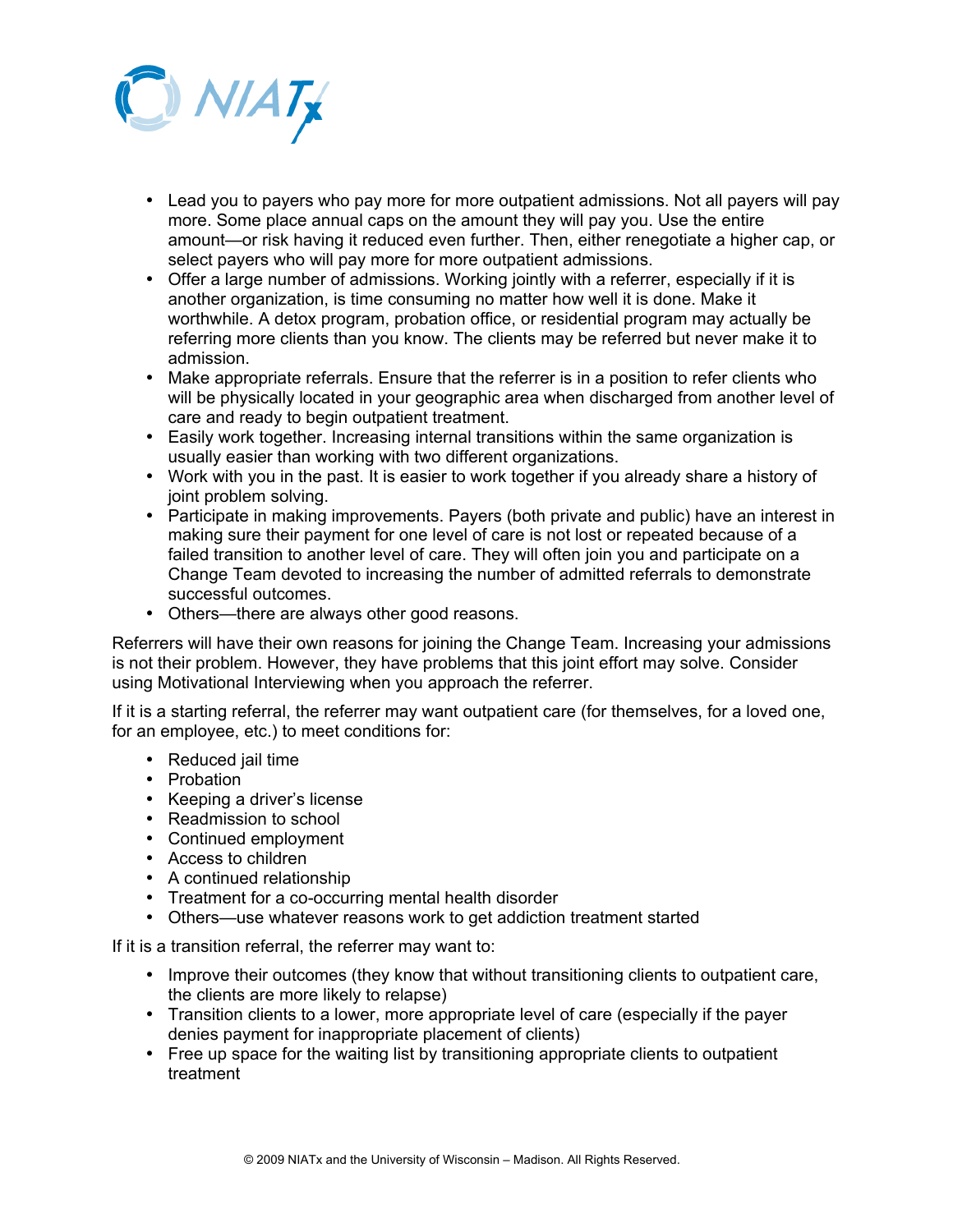

- Make sure the client transitions within your own organization instead of to another, competing program
- Others—there are always other reasons. Use whatever reasons work to engage the referrer in the Change Project.

# **3. Form a Joint Change Team**

Include Change Leaders from both the referring organization and your outpatient program and make sure the Executive Sponsors from both organizations sign off on the charter.

If you decide to work with self-referrals (where there is no referral organization), be sure to add someone who can represent the client's perspective such as alumni to your Change Team. Adding someone who represents the client's perspective is always a good idea; if self-referrals are the selected referral source, it is essential.

# **4. Invite the Referrer to Participate in a Walk-through**

Jointly walk through the referral process to experience the transition from a client's perspective. Ask two people, preferably the Change Leaders from both the referring organization and the outpatient agency, to walk through the referral process together. Walk through both organizations' referral processes to experience the referrer's hand off and the outpatient program's reception and admission of the client.

# **5. Agree on Aims**

After completing the walk-through, jointly agree on an aim for the project. For example, the aim might be to increase the number of referrals who are admitted to your outpatient program. The referrer will have their reasons for joining the Change Team. However, you and the referrer need to agree on the aim for this project and both Executive Sponsors need to approve it.

### **6. Establish Baseline Data**

To establish a baseline, count the number of referrals made by the referrer, and the number of referrals who are admitted. This may require manual data collection for a few weeks:

- The referrer tracks the number of clients referred. With client permission, the referrer may even contact the outpatient program to alert you to a potential admission.
- The outpatient program tracks the number of referred clients who are admitted.

### **7. Identify Barriers and Opportunities**

Use the results of the walk-through to identify problems and opportunities in the referral process in both organizations.

Assume that problems are never the fault of the client, but of the process itself. Even if you don't believe this, act as if it is never the client's fault. The referral process can always be improved to the point where almost all transition referrals end with the client being admitted to the next level of care. Using the promising practices [link] in this toolkit, the referral process can be made so seamless that the client doesn't even realize they are making a transition.

### **8. Test Promising Practices**

Test promising practices described in this toolkit in order to improve the referral process. It is unlikely that only one promising practice will increase the number of referrals who are admitted.